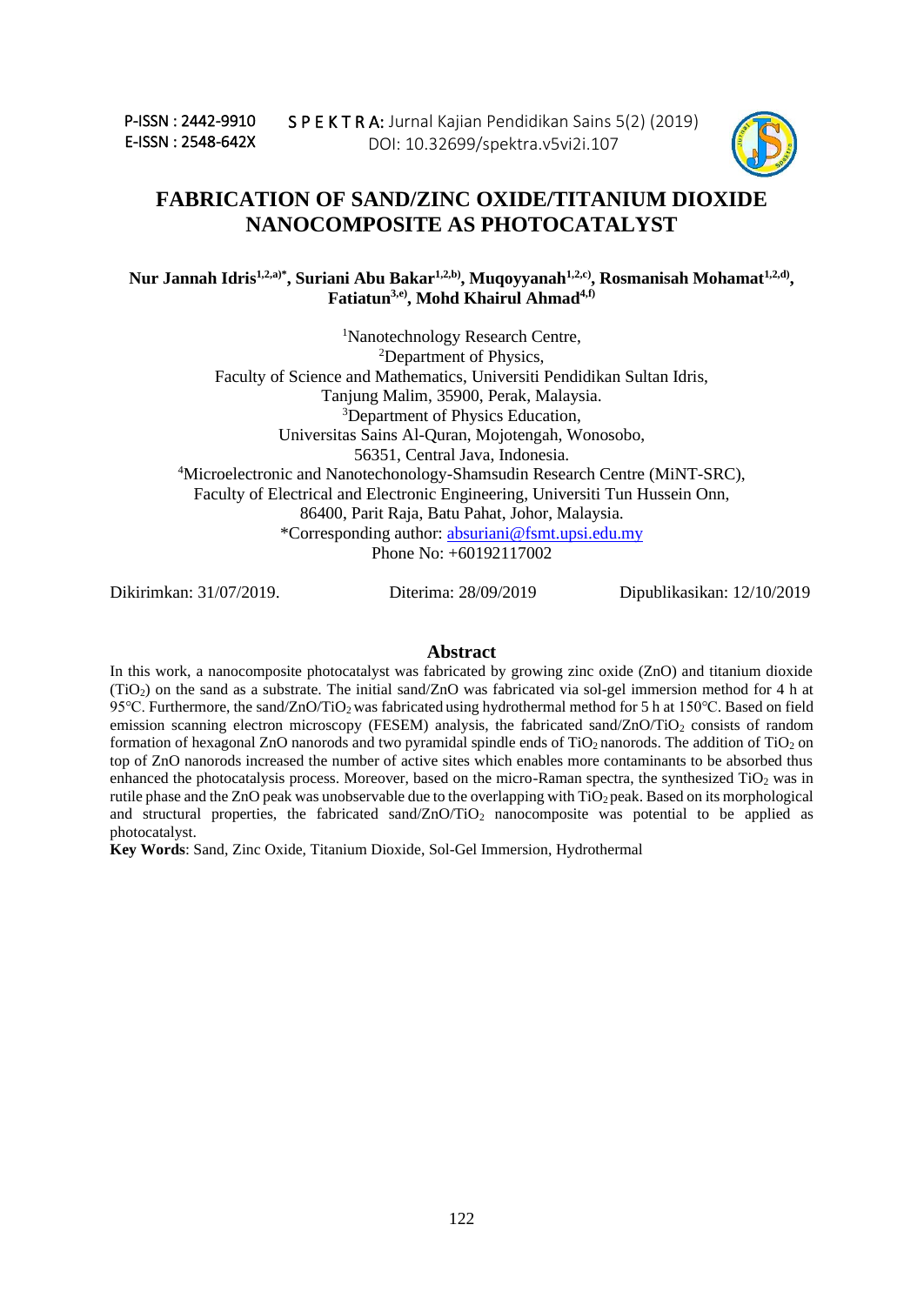## **INTRODUCTION**

One of the major contributor of dye pollution is from textile industries which released plenty types of organic dye which are hazardous and harmful [1-2]. About 10-15% of waste dye product from textile industries are released into the environment, causing serious pollution and affecting aquatic life and human health [3]. Dyes have stable molecular structure which difficult to degrade by traditional methods such as flocculation, coagulation, reverse osmosis, membrane filtration and biodegradation [4,5]. One of the most effective way for dye degradation is heterogenous photocatalysis as it degraded the dye into carbon dioxide and water which are nonharmful to the environment [6].

ZnO and  $TiO<sub>2</sub>$  are the most common semiconductors to be utilized as photcatalyst. These were due to their unique characteristics such as high stability, eco-friendly and cheap [7, 8, 9]. However, photocatalysis performance of individual ZnO and TiO<sub>2</sub> were limited due to their large band gap energy and high rate of recombination between electron and hole [10, 11,12]. In addition, the incomplete dye removal by TiO<sup>2</sup> and self-oxidation of ZnO also lead to the inefficient photocatalysis performance [10]. In order to overcome these drawbacks, the combination of ZnO and TiO2 was done to enhance its performance. It has been reported that the coupling between these two semiconductors showed excellent photocatalysis performance [6, 13, 14 ,15].

Mass production of photocatalyst is essentially needed in photocatalysis process. However, its powder form is inefficient as it is produced milky solution and easily dispersed [16]. Furthermore, powder form of catalysts are easily to aggregate and difficult to separate due to its nanosize [16]. In order to hinder these drawbacks, the photocatalyst must be supported on a substrate in order to immobilize it in the solution. There are several substrates that are commonly used such as zeolites, glass, clay, silicon, sand and quartz [4]. In this work, sand is selected as a substrate due to its availability, high density, inexpensive and chemically inert [17]. Basically, there are various methods that can be used to synthesize  $TiO<sub>2</sub>$  such as microemulsion, sonochemical, sol gel, thermal treatment method, chemical vapour deposition (CVD), and electrodeposition [18]. Among these methods, hydrothermal method presents a simple, save energy, and eco-friendly [19]. Meanwhile, ZnO was synthesized via sol-gel immersion method as this method is simple, less production steps and low synthesis temperature [10, 20].

In this work, the sand-based photocatalyst was fabricated by combining the sol-gel immersion and hydrothermal methods. The structural properties of sand/ZnO and sand/ZnO/TiO<sub>2</sub> were characterized by FESEM, and micro-Raman spectroscopy.

## **METHOD**

0.05 M of ZnO solution was prepared by mixing hexamethylenetetramine (HMT), zinc nitrate and DI water into a schott-capped bottle. The prepared solution was sonicated in an ultrasonic cleaner for 30 minutes followed by stirring process for 2 hours at room temperature. Then, the solution was left for 24 hours for aging process at room temperature. For the next day, the cleaned sand was put into the ZnO solution and placed into the water bath to perform sol-gel immersion method for 4 hours at 95℃. After the process, the sand was taken out and rinsed by DI water and directly dried in the electric oven for 10 minutes at 150℃ followed by annealing process at 500℃ for 1 hour.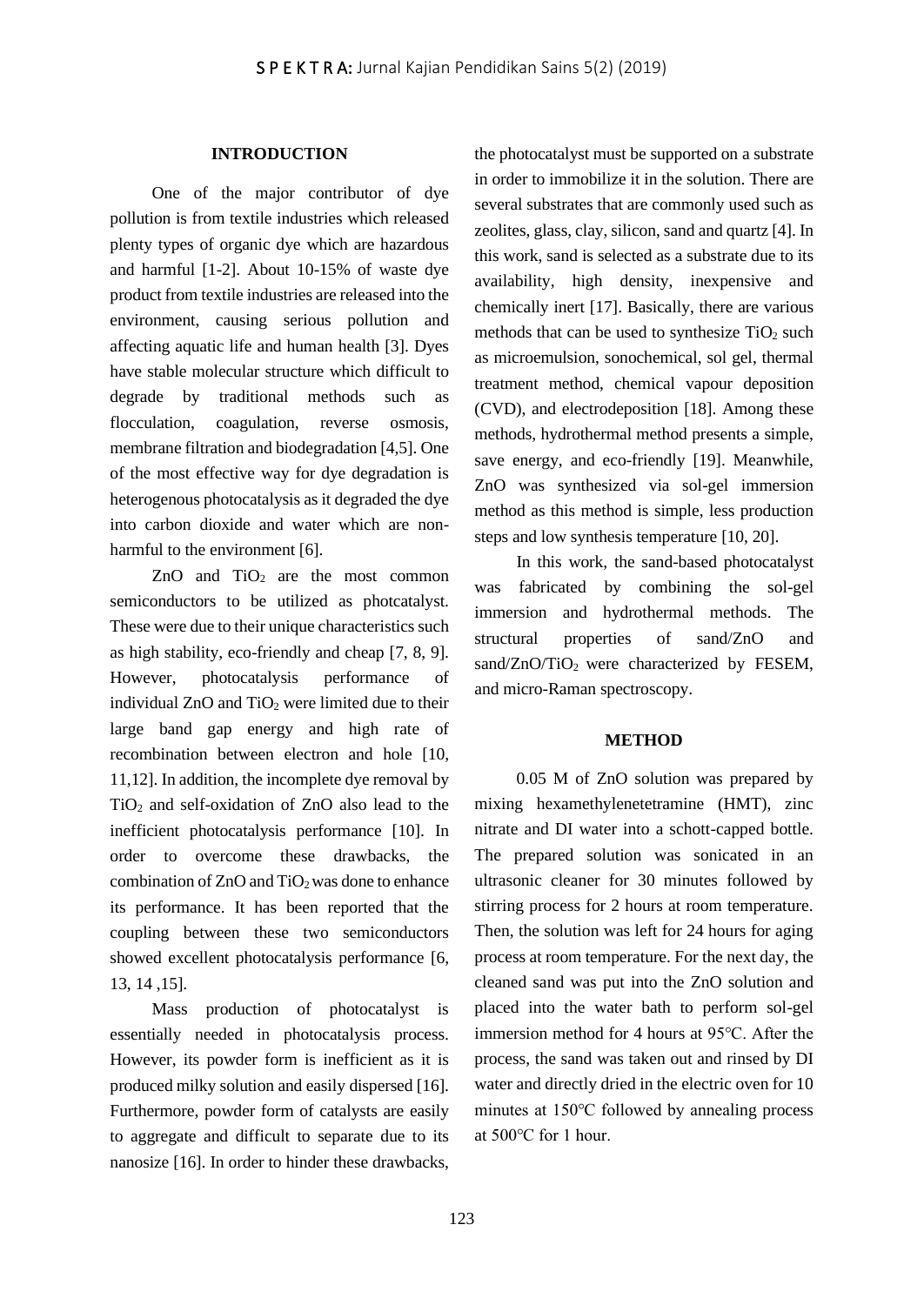For  $TiO<sub>2</sub>$  growth, the prepared sand/ZnO was put into the hydrothermal solution which was butoxide (TBOT) and stirred for another 15 minutes. Then, the prepared hydrothermal solution was poured into an autoclave followed by sand/ZnO and heated at 150 °C for 5 hours to perform hydrothermal process. After the process, the autoclave was allowed to cool down at room temperature. Then, the sand was taken out and rinsed by DI water. The sample was heated for 5 minutes at 150℃ and annealed for 1 hour at 450℃.

#### **RESULTS AND DISCUSSION**

FESEM images of sand/ZnO and sand/ $ZnO/TiO<sub>2</sub>$  nanocomposite are presented in Figure 1. Based on Figure 1 (a), the morphology of the fabricated sand/ZnO shows smooth surface formation of ZnO nanorods represented by the red arrows with various diameter and length. These ZnO nanorods are well-dispersed with perfect hexagonal shape which are caused by the presents of HMT. Meanwhile, the morphology of sand/ZnO/TiO<sub>2</sub> nanocomposite are presented in Figure 1 (b). The synthesized  $TiO<sub>2</sub>$  and  $ZnO$ nanorods are shown by white and red arrows, respectively. It can be seen that the formation of the sand/ $ZnO/TiO<sub>2</sub>$  nanocomposite are randomly arranged and closely packed together.  $TiO<sub>2</sub>$ nanorods possess two pyramidal spindle ends compared to the flat ends of ZnO nanorods. The addition of  $TiO<sub>2</sub>$  into ZnO nanorods increased the number of active sites which enables more contaminants to be absorbed thus enhanced the photocatalysis performance [2, 21]. Moreover, the sand/ZnO/TiO<sub>2</sub> nanocomposite has longer lifetime of electron/hole pair recombination and extension of light absorption range as compared to sand/ZnO which make it potential to be applied as a photocatalyst [19].

prepared by mixing 60 ml of DI water and HCl for 5 minutes followed by dropping 3 ml of titanium



**Figure 1**. FESEM images of the fabricated (a) sand/ZnO and (b) sand/ZnO/TiO<sub>2</sub> nanocomposite

Micro-Raman spectroscopy was then used to determine the crystallinity and structural properties of the fabricated sand-based material. Figure 2. presents the micro-Raman spectra of sand/ZnO and sand/ZnO/TiO<sub>2</sub> nanocomposite. Based on micro-Raman spectra, sand/ZnO shows an intense peak at  $438 \text{ cm}^{-1}$  that corresponding to  $E_2$  (high) which confirmed the the formation of wurtzite phase of ZnO nanorods [18, 22].

The spectra of sand/ $ZnO/TiO<sub>2</sub>$  shows four peaks in the range of 100 cm<sup>-1</sup> to 800cm<sup>-1</sup>. The weak peak at 143 cm<sup>-1</sup> is related to  $B_{1g}$  mode of rutile TiO<sub>2</sub> [23]. Meanwhile, the dominant peaks at 448 cm<sup>-1</sup> and 610 cm<sup>-1</sup> were related to  $E<sub>g</sub>$  and  $A<sub>1g</sub>$ modes of rutile  $TiO<sub>2</sub>$ , respectively. These several peaks confirmed the presence of rutile phase in the nanocomposite sample [6,24]. Moreover, peak at 237 cm-1 represent the multiple phonon of rutile TiO2. The ZnO peak was unobservable in the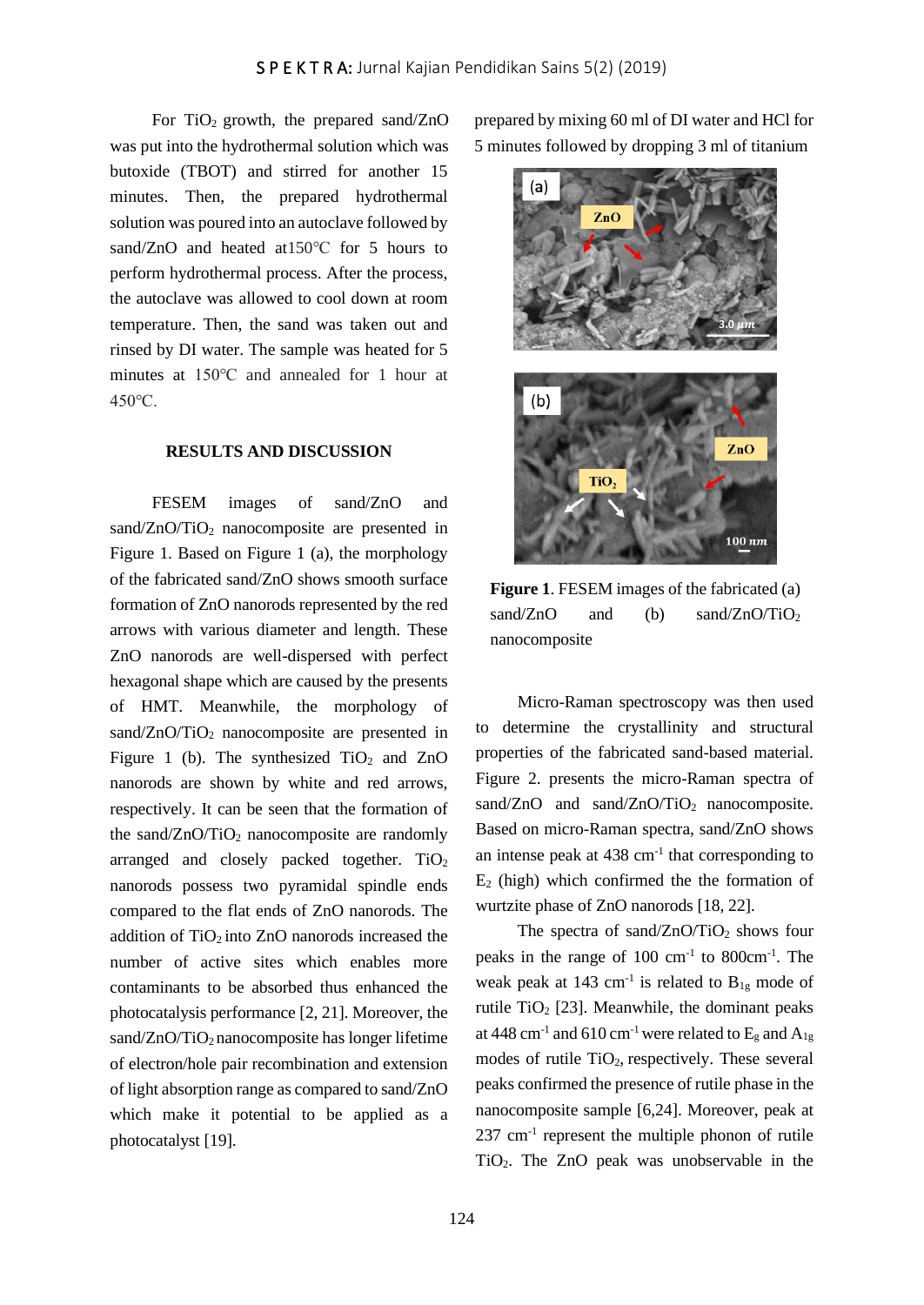nanocomposite sample due to its overlapping with TiO<sub>2</sub> peak.



**Figure 2**. Micro-Raman spectra of the fabricated (a) sand/ZnO and (b) sand/ZnO/TiO<sub>2</sub> nanocomposite

# **CONCLUSION**

The sand/ $ZnO/TiO<sub>2</sub>$  has been successfully fabricated as photocatalyst for future photocatalysis application. The structural properties are being analyze by using FESEM, and micro-raman spectroscopy. The FESEM images show the formation of hexagonal  $ZnO$  and  $TiO<sub>2</sub>$ nanorods with two pyramidal spindle ends. Then, the micro-Raman spectra shows the structure of sand/ $ZnO/TiO<sub>2</sub>$ . Thus, based on the morphology and structural properties it showed that sand/ $ZnO/TiO<sub>2</sub>$  can be applied as photocatalyst for photocatalysis application.

# **ACKNOWLEDGEMENTS**

The authors acknowledge the financial support from the TWAS-COMSTECH Joint Research Grant (grant no. 2017-0001-102-11) and Fundamental Research Grand Scheme (grand no.2015-0154-102-02).

#### **REFERENCES**

[1] Katheresan, Vanitha *et al*. (2018). Efficiency of various recent wastewater dye removal methods: A review. *Journal of Environmental Chemical Engineering*, *6*(4),4676–4697.

[https://doi.org/10.1016/j.jece.2018.06.060.](https://doi.org/10.1016/j.jece.2018.06.060)

- [2] Ong, Chin Boon *et al*. (2018). A review of ZnO nanoparticles as solar photocatalysts: Synthesis, mechanisms and applications. *Renewable and Sustainable Energy Reviews*, *81*(August 2017), 536–551. <https://doi.org/10.1016/j.rser.2017.08.020>
- [3] Gita, Samchetshabam *et al*. (2017). Impact of Textile Dyes Waste on Aquatic Environments and its Treatment. *Environment & Ecology*, *35*(3), 2349– 2353.
- [4] Anjum, Muzammil *et al.* (2016). Remediation of wastewater using various nano-materials. *Arabian Journal of Chemistry*. https://doi.org/10.1016/j.arabjc.2016.10.00 4.
- [5] Vinodha, S. *et al*. (2012). An Experimental Investigation on the Effect of The Operating Parameters For The Decolourisation Of Textile Waste Water By Electro Coagulation Process. *International Journal of Engineering Research and Development*, *5*(3), 45–54.
- [6] Raliya, Ramesh *et al*. (2017). Photocatalytic degradation of methyl orange dye by pristine titanium dioxide, zinc oxide, and graphene oxide nanostructures and their composites under visible light irradiation. *Applied Nanoscience (Switzerland)*, *7*(5), 253–259. https://doi.org/10.1007/s13204-017-0565 z.
- [7] Gupta, Shipra Mital *et al*. (2011). A review of TiO2 nanoparticles. *Chinese Science Bulletin*, *56*(16), 1639–1657.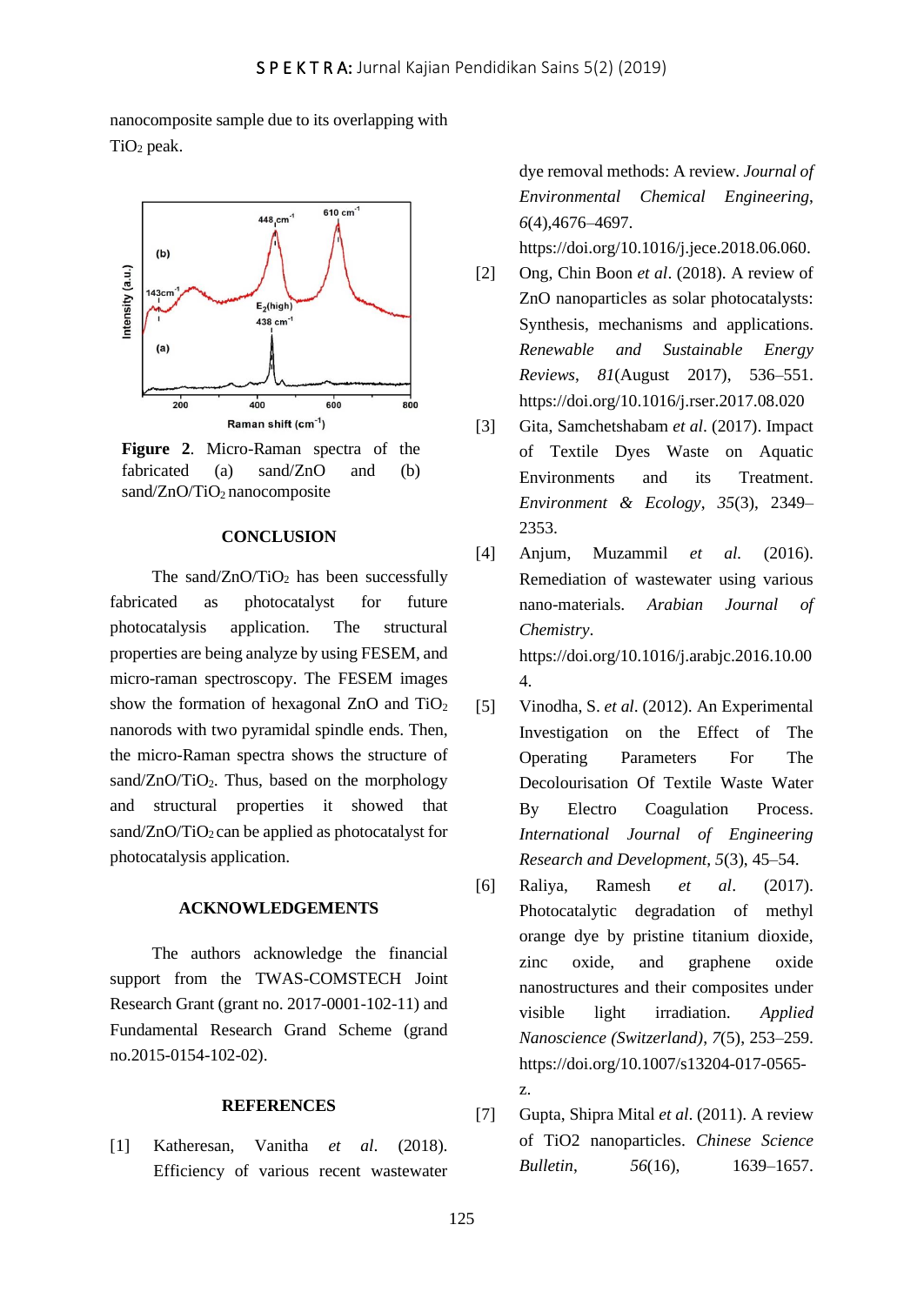[https://doi.org/10.1007/s11434-011-4476-](https://doi.org/10.1007/s11434-011-4476-1) [1.](https://doi.org/10.1007/s11434-011-4476-1)

- [8] Fatiatun *et al*. (2017). The structural properties of  $ZnO/TiO<sub>2</sub>$  bilayer thin films as photoanode. *Sainmatika, 14(1),30-37.*
- [9] Morwoto, Putut *et al.* (2016). Effects of argon pressure on the properties ZnO: ga thin films deposited by dc magnetron sputtering. *AIP Conference Proceedings 1719, 030016 (2016);* 10.1063/1.4943711.
- [10] Nalumaga, Hellen. (2017). A study on the properties of  $Zno/TiO<sub>2</sub>$  nanocomposite prepared via the sol- gel technique.
- [11] Tayel, Amr *et al*. (2018). Titanium Dioxide/Graphene and Titanium Dioxide/Graphene Oxide Nanocomposites: Synthesis, Characterization and Photocatalytic Applications for Water Decontamination. *Catalysts*, *8*(11), 491.
- [12] Abu Bakar, Suriani *et al*. (2019). Improved DSSC photovoltaic performance using reduced graphene oxide–carbon nanotube/platinum assisted with customised triple‑tail surfactant as counter electrode and zinc oxide nanowire/titanium dioxide nanoparticle bilayer nanocomposite as photoanode. *Graphene Technology*. https://doi.org/10.1007/s41127-019-

00024-x.

- [13] Cheng, Chun *et al.* (2014). Enhanced photocatalytic performance of  $TiO<sub>2</sub>$ -ZnO hybrid nanostructures. 1–5. https://doi.org/10.1038/srep04181.
- [14] Cheng, Pengfei *et al*. (2016). High specific area urchin-like hierarchical  $ZnO-TiO<sub>2</sub>$ architectures: hydrothermal synthesis and photocatalytic properties. *Materials Letters*, https://doi.org/10.1016/j.matlet.2016.03.12 0.
- [15] Habib, Ahsan *et al*. (2013). *S*ynthesis and

characterization of  $ZnO-TiO<sub>2</sub>$ nanocomposites and their application as photocatalysts. 1–8.

- [16] Eddy, Diana Rakhmawaty *et al*. (2015). Synthesis and Photocatalytic Activity of Silica-based Sand Quartz as the Supporting TiO<sup>2</sup> Photocatalyst. *Procedia Chemistry*, *17*,55–58. [https://doi.org/10.1016/j.proche.2015.12.1](https://doi.org/10.1016/j.proche.2015.12.132) [32.](https://doi.org/10.1016/j.proche.2015.12.132)
- [17] Abdel-Maksoud, Yasmine *et al.* (2018). Sand supported  $TiO<sub>2</sub>$  photocatalyst in a tray photo-reactor for the removal of emerging contaminants in wastewater. *Catalysis Today*, *313*(October), 55–62. [https://doi.org/10.1016/j.cattod.2017.10.02](https://doi.org/10.1016/j.cattod.2017.10.029) [9.](https://doi.org/10.1016/j.cattod.2017.10.029)
- [18] Nikkanen, Juha-Pekka (2016). Synthesis of TiO<sup>2</sup> by Various Methods Structural Characteristics, Photocatalytic Activity and Usability of Powders and Coatings.
- [19] Wetchakun, Khatcarin *et al*. (2019). An overview of solar/visible light-driven heterogeneous photocatalysis for water purification:  $TiO<sub>2</sub>$  and  $ZnO-based$ photocatalysts used in suspension photoreactors. *Journal of Industrial and Engineering Chemistry*, *71*, 19–49.
- [20] Abdul Amer, Ali *et al*. (2019). The fabrication of zinc oxide nanorods and nanowires by sol-gel immersion methods. *Journal of Physics 1170 (2019), 012005*; [https://doi.org/10.1088/1742-](https://doi.org/10.1088/1742-6596/1170/1/012005) [6596/1170/1/012005.](https://doi.org/10.1088/1742-6596/1170/1/012005)
- [21] Cirak, Burcu Bozkurt *et al.* (2018). Synthesis and characterization of ZnO nanorice decorated TiO<sub>2</sub> nanotubes for enhanced photocatalytic activity. *Materials ResearchBulletin*.

[https://doi.org/10.1016/j.materresbull.2018](https://doi.org/10.1016/j.materresbull.2018.09.039) [.09.039.](https://doi.org/10.1016/j.materresbull.2018.09.039)

[22] Abu Bakar, Suriani *et al*. (2018). Reduced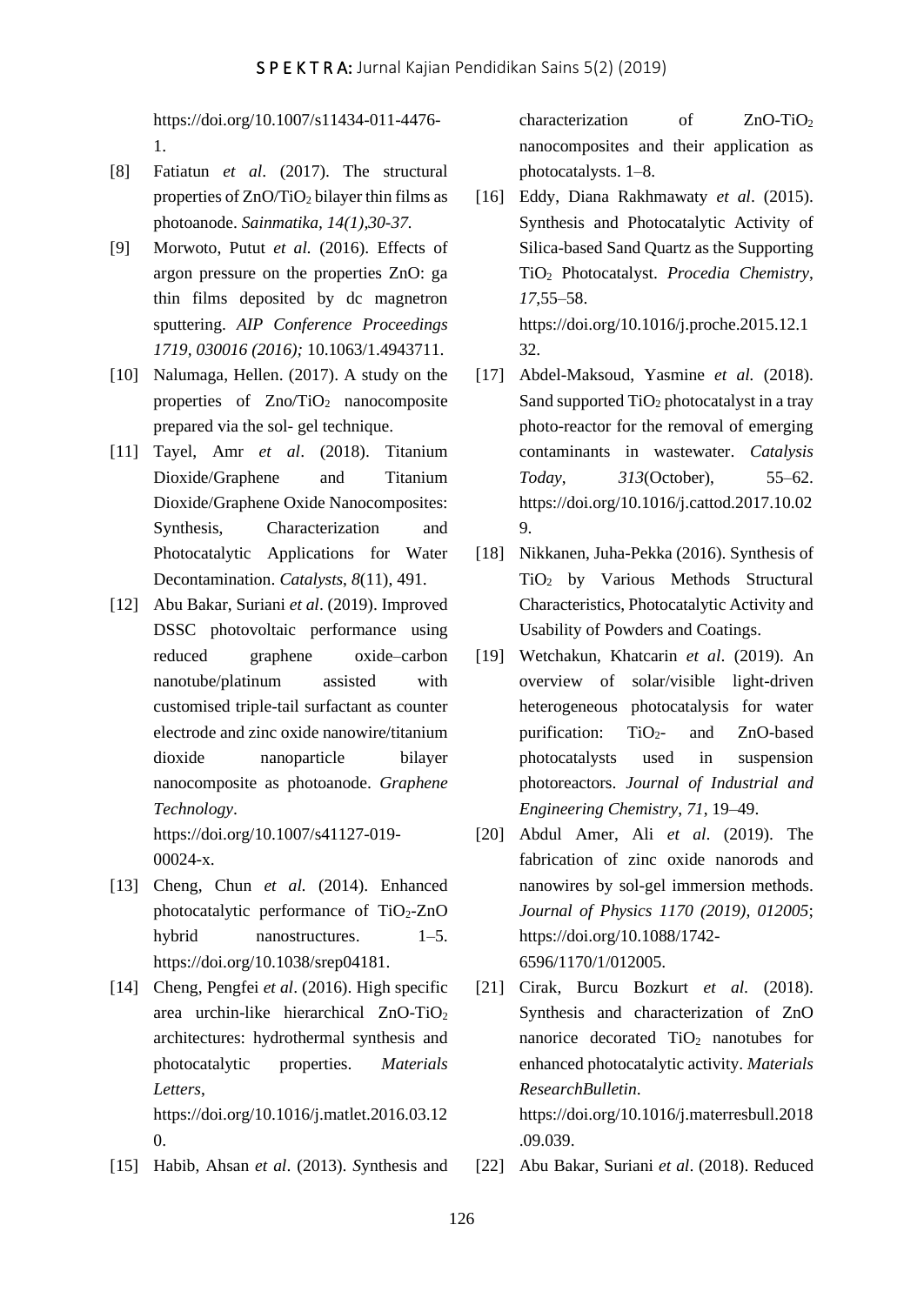graphene oxide/platinum hybrid counter electrode assisted by custom-made tripletail surfactant and zinc oxide/titanium dioxide bilayer nanocomposite photoanode for enhancement of DSSCs photovoltaic performance. *International Journal for Light and Electron Optics, 161, 70–83.* https://doi.org/10.1016/j.ijleo.2018.02.013

- [23] Tamilselvan, V. *et al*. (2012). Applied Surface Science Growth of rutile TiO<sub>2</sub> nanorods on  $TiO<sub>2</sub>$  seed layer deposited by electron beam evaporation. *Applied Surface Science*, *258*(10), 4283–4287. [https://doi.org/10.1016/j.apsusc.2011.12.0](https://doi.org/10.1016/j.apsusc.2011.12.079) [79.](https://doi.org/10.1016/j.apsusc.2011.12.079)
- [24] Ahmad, Khairul et al. (2016). Raman investigation of rutile-phased TiO2 nanorods/nanoflowers with various reaction times using one step hydrothermal method. *Journal of Materials Science: Materials in Electronics, 27(8), 7920–79*